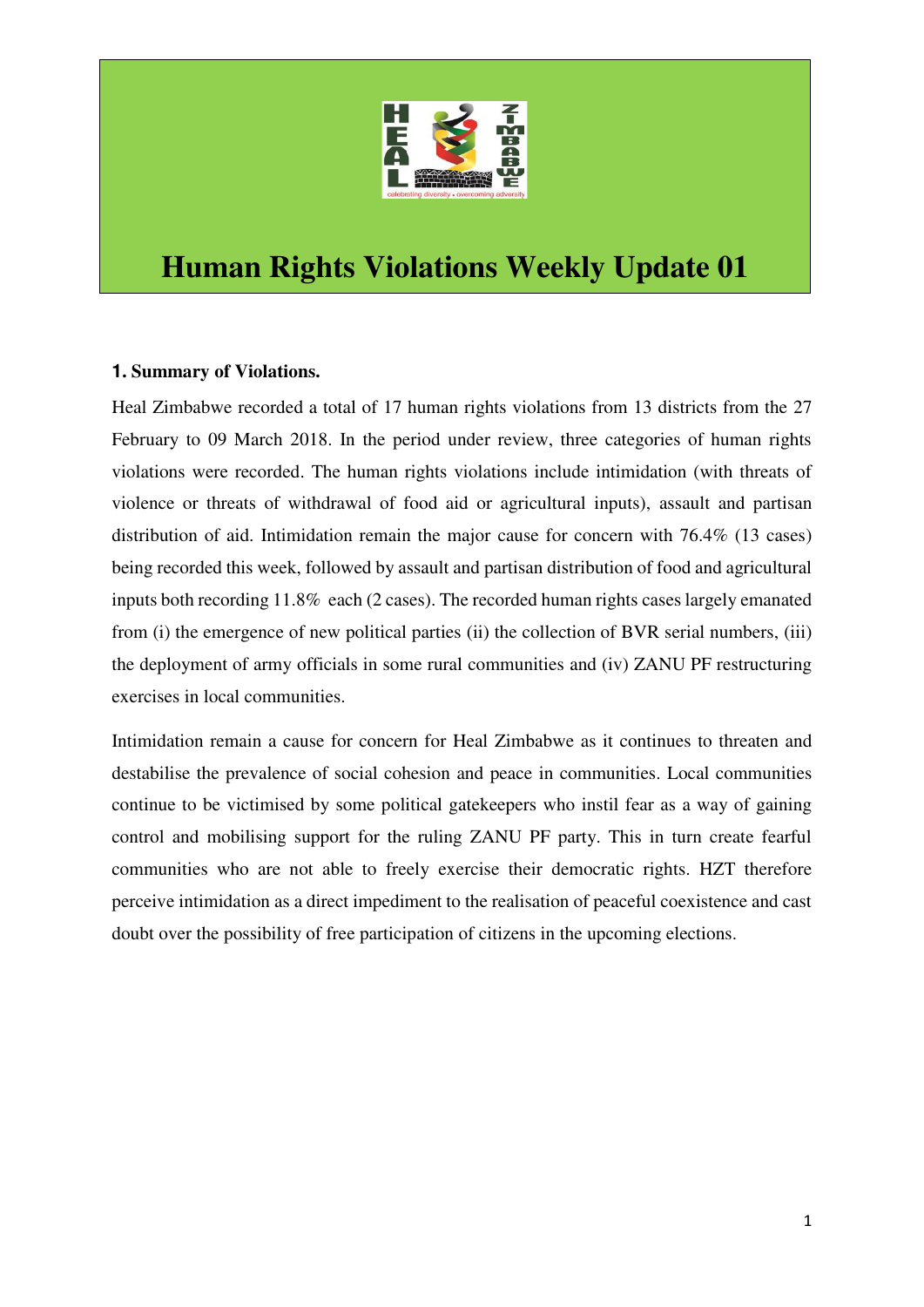

2.Distribution of Violations by District



The chart above illustrates the distribution of violations across districts. In the period under review, Heal Zimbabwe recorded human rights cases in 13 districts. The districts are Mwenezi,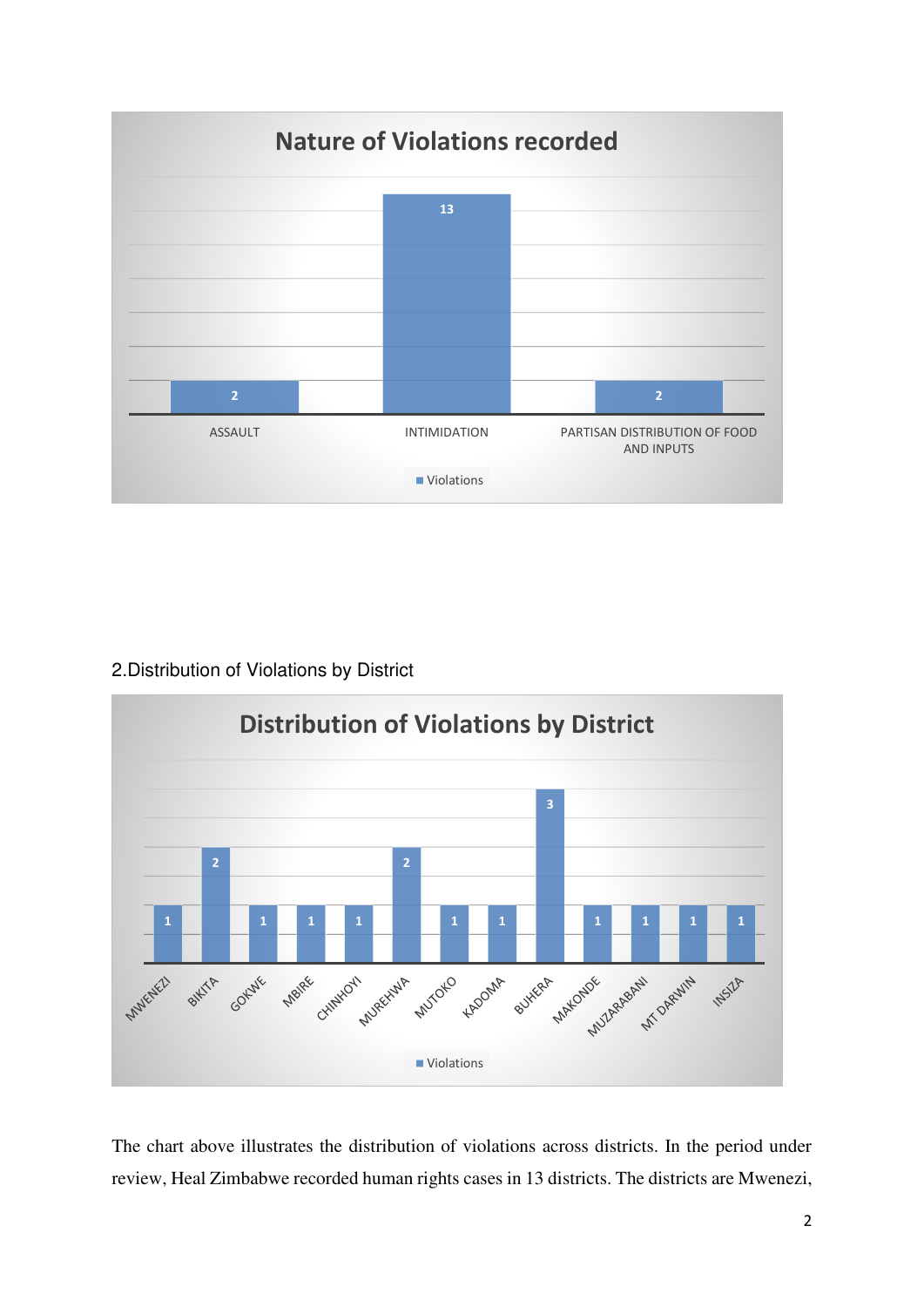Bikita, Gokwe, Mbire, Chinhoyi, Murehwa, Mutoko, Kadoma, Buhera, Makonde, Muzarabani, Mt Darwin and Insiza. Buhera recorded the highest number of human rights violation cases (3 cases) followed by Bikita and Murehwa which recorded 2 cases each. The other remaining 10 districts all recorded one case each. Heal Zimbabwe predicts an increase of human rights cases in the coming months as a result of the pending harmonised elections.



#### **3.Distribution of violations by Province**

Heal Zimbabwe recorded human rights violations in 7 provinces which are Midlands, Mashonaland East, Mashonaland West, Mashonaland Central, Manicaland, Masvingo and Matabeleland South. Mashonaland West, Mashonaland Central, Manicaland and Masvingo recorded the highest number of violations with 3 cases each. Midlands, Mashonaland East and Matabeleland recorded the least with one case each.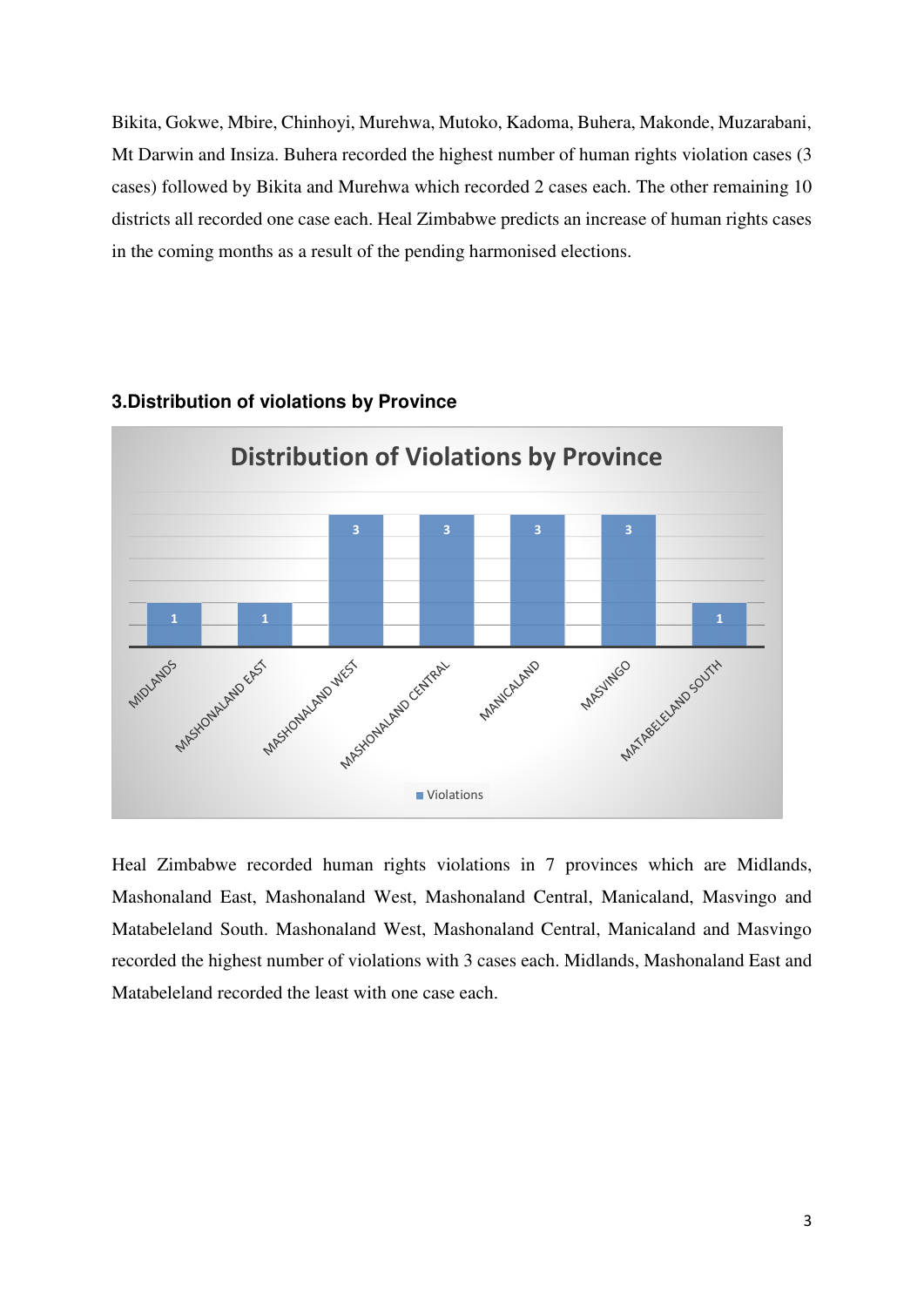

The chart above indicates the distribution of perpetrators across the seven provinces recorded in the period under review. Three categories of perpetrators were recorded, these include ZANU PF leadership, Traditional Leaders and Councillors. ZANU PF leaders registered the highest number of perpetrators with 67% (12 people out of 18). The perpetrators were largely ZANU PF ward chairpersons and its local supporters. Traditional leaders were the second highest constituting 28%. The involvement of traditional leaders is a cause for concern as the constitution forbids them from participating in partisan politics. Local Councillors registered the least with 5%. Victims ranged from opposition supporters, human rights defenders and residents.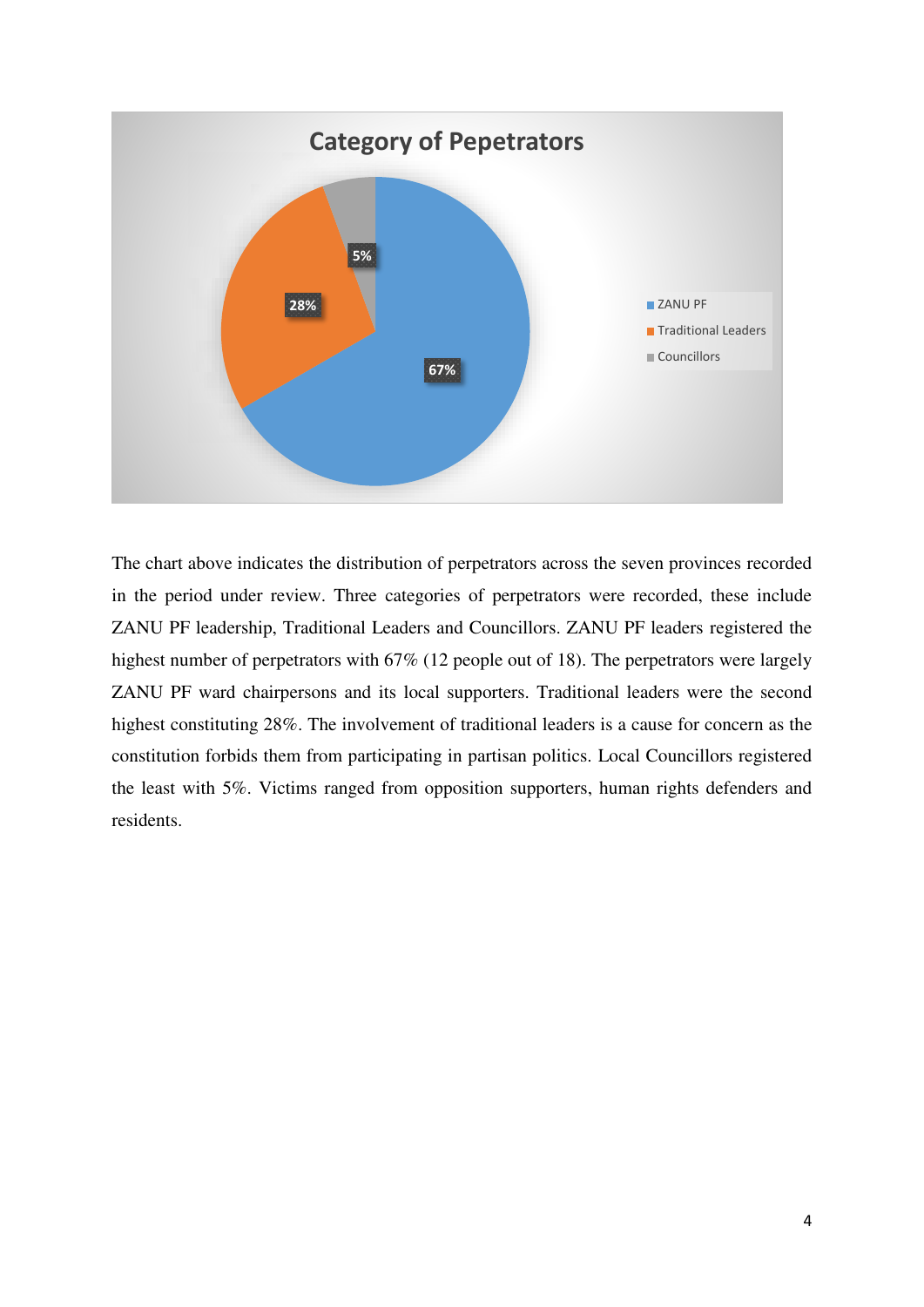

### **4. Distribution of Human Rights Violations.**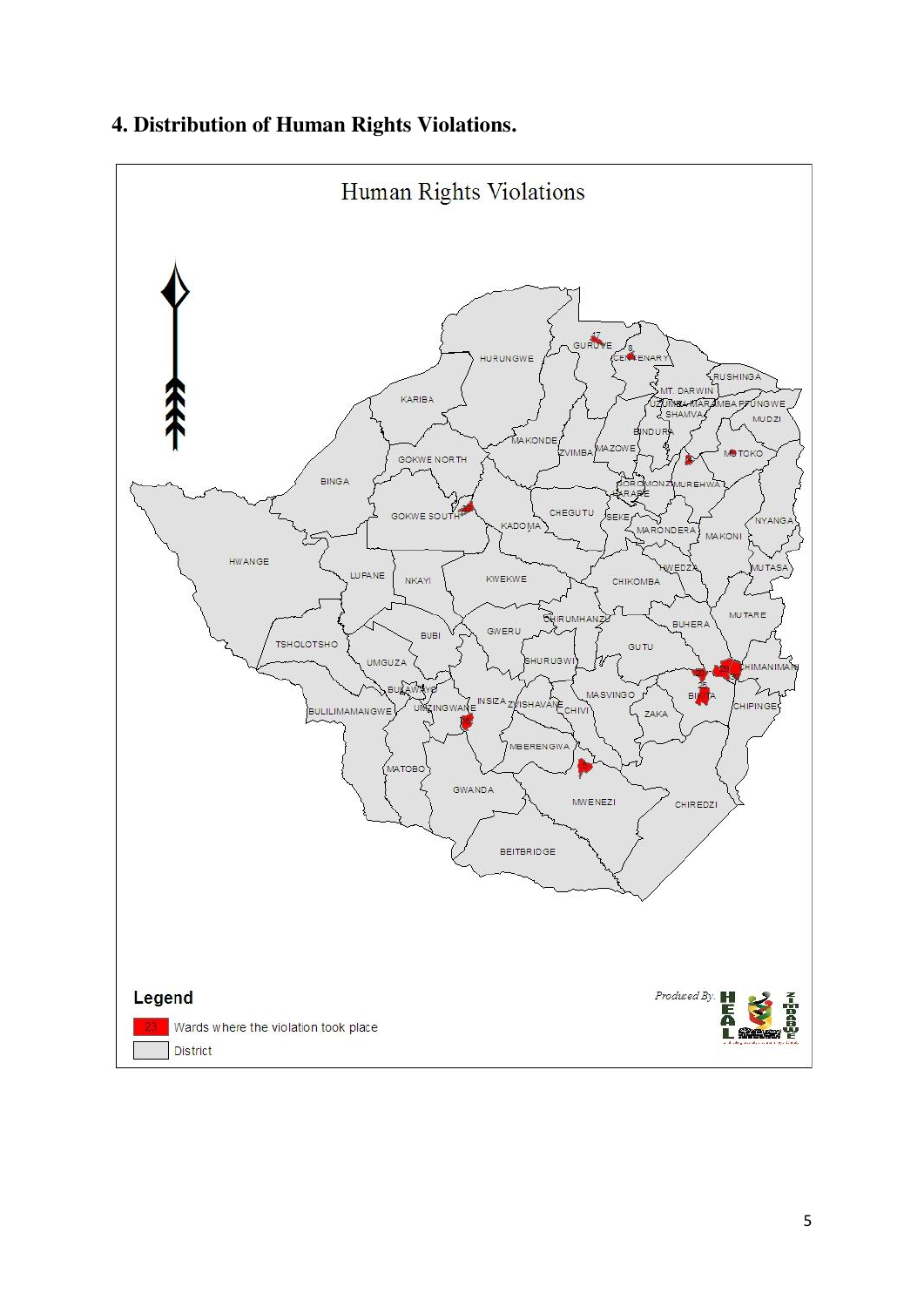#### **5. Our Intervention on Human Rights Violations.**

As part of responding to cases of human rights violations, Heal Zimbabwe through its resident human rights monitors embraces the importance of local solutions to address cases of human rights violations. In Insiza North ward 16, where Village head Winani Dube was forcing community members to submit registration slips, an Early warning and response committee established by Heal Zimbabwe has since embarked on raising awareness on the Biometric Voter Registration (BVR) process and demystifying myths and falsehoods around the process. Added to this, the committee has facilitated for affected people to report the matter to the police and the case has since been reported at Filabusi police station.

Heal Zimbabwe also runs a 24hr situation room that documents, responds and make timely referrals to incidences of human rights violations. Through the situation room the organisation offers a 24hr rapid response service. One of the objectives of the situation room is to also offer peaceful mediation to conflicts that ferment conflicts in local communities. In Buhera South for example, Heal Zimbabwe managed to mediate in a case of assault between two brothers (Daniel Makura and Aleck Jiswa) who had a misunderstanding over their political affiliation and assaulted each other. Heal Zimbabwe has since engaged the two to organise collaborative neutral platforms in their area in a bid to build peace and tolerance.

 Heal Zimbabwe has also engaged Village heads implicated in perpetrating human rights violations and highlighted that it is a criminal offence to collect registration slips. In Mt Darwin East, Heal Zimbabwe facilitated for people who were denied food aid to report their case at Karanda Base camp police station. The implicated Village head Bright Mafundirwa was summoned to the police station and cautioned. The police also instructed him to give food aid to those whom he had struck off the beneficiary list.

 In Buhera South ward 29, Heal Zimbabwe again facilitated for Daniel Makura to report an assault case at Birchenough Bridge police station. Makura was assaulted by a ZANU PF member Aleck Njiswa on 27 February 2018. He was assaulted for supporting opposition party, MDC-T. The case appeared before Chimanimani Magistrate court on 6 March 2018 and Aleck Njiswa was found guilty and sentenced to 6 weeks of community service. Njiswa has since started community service at Bhegedhe secondary school. Added to this, as part of its target advocacy initiative, Heal Zimbabwe has also engaged the perpetrators and cautioned them on the need to uphold fundamental human rights such as the right to register and vote freely.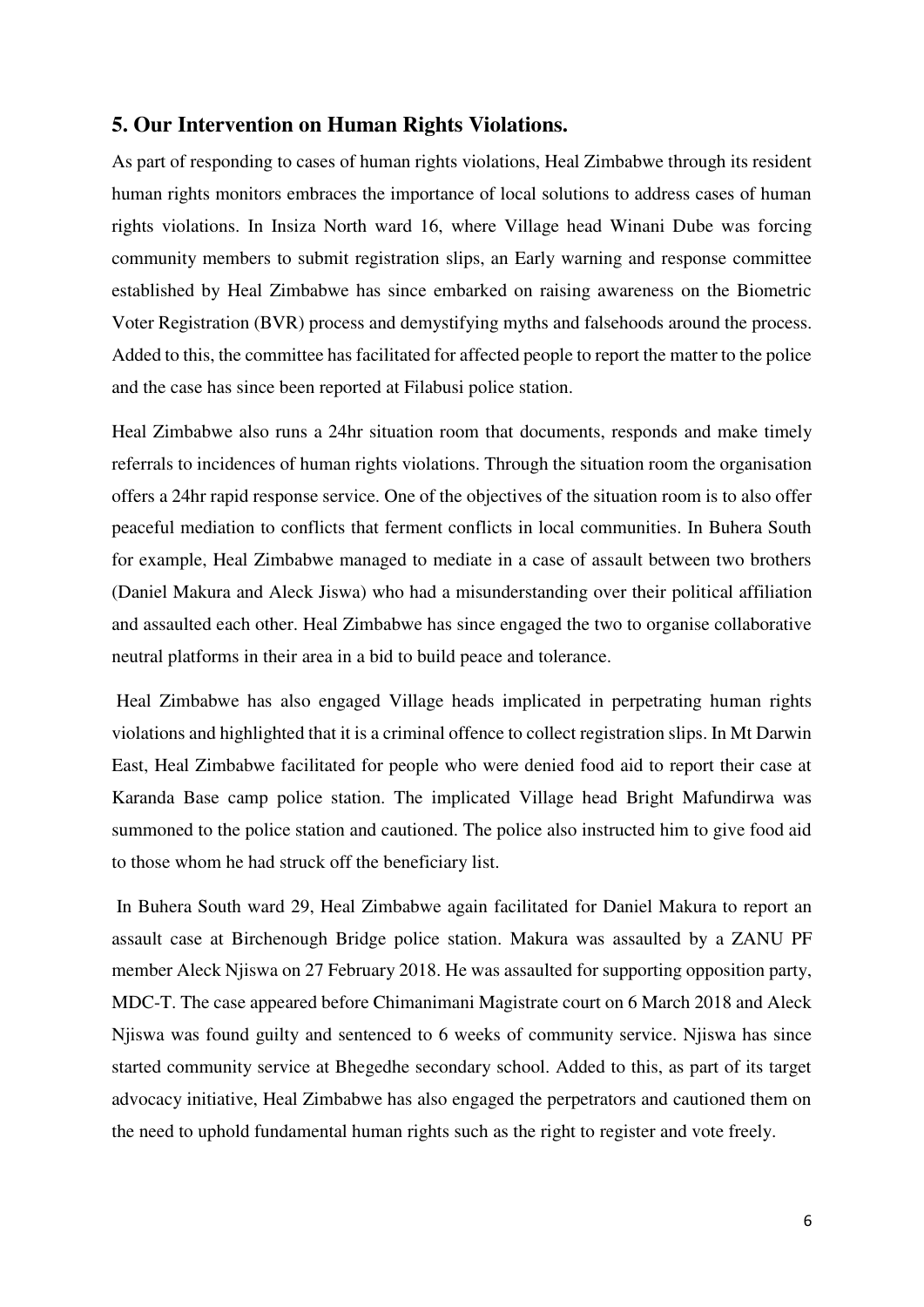Heal Zimbabwe also engaged other implicated Village heads in areas such as Buhera South, Bikita and Insiza North. Generally, the Village heads highlighted that most of the directives came from the local ZANU PF leadership within their areas. Heal Zimbabwe implored the Village heads to uphold their constitutional duty of not violating fundamental human rights and freedoms of any person as enshrined in Section 281 of the constitution. Heal Zimbabwe will make a follow up on the Ministry of Local Government to ascertain the action the Ministry has taken to ensure that the Traditional leadership institution remains non-partisan. Heal Zimbabwe has also facilitated for affected community members to report their cases to the Zimbabwe Human Rights Commission (ZHRC).

#### 6. **Conclusion**

Heal Zimbabwe through its National Peace campaign will continue to campaign aggressively on the need for citizens to uphold peace before, during and after the 2018 elections. The organisation has sent all these cases to the ZEC and ZHRC for redress. The organization will continue to monitor human rights violations around the registration process especially in political hotspots areas.

## **Annexure: Specific cases recorded: Masvingo Province Mwenezi East ward 5**

Zvidzai Moyo intimidated community members on the  $6<sup>th</sup>$  of March 2018 in Chirimigwa village. On the day in question, Moyo moved in the ward ordering people to submit serial numbers to village head Philemon Bhande. Moyo also highlighted that all those who fail to submit serial numbers will be beaten up by soldiers.

#### **Bikita ward 20**

ZANU PF Chairperson, Liliosa Kasova on the  $7<sup>th</sup>$  of March 2018 intimidated community members during a fertilizer distribution exercise conducted at Chirorwe Business Centre. Kasova highlighted that all the community members who fail to vote for ZANU PF in the upcoming elections will be heavily beaten by soldiers.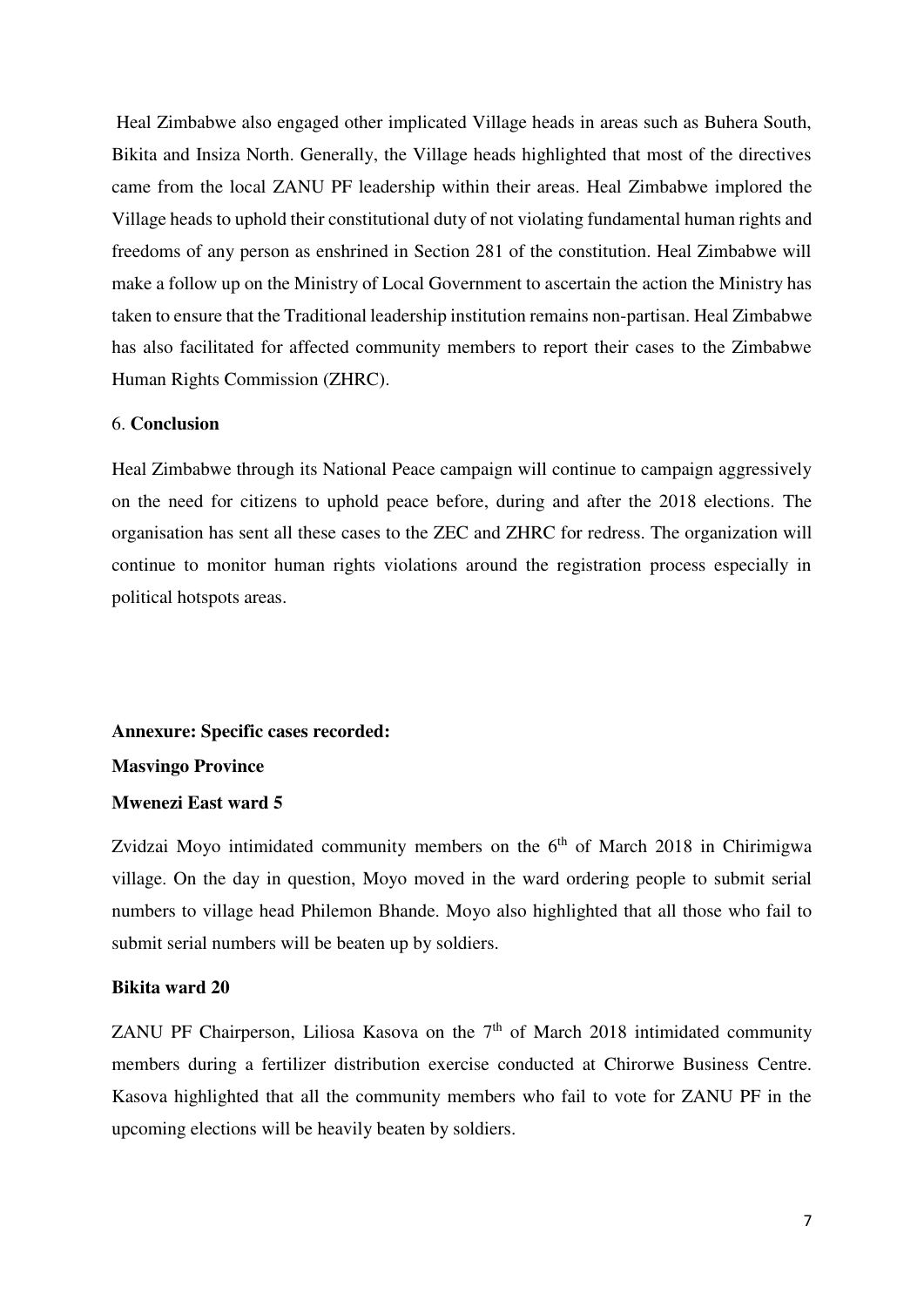#### **Bikita West ward 25**

On 03 March 2018, Village head Joseph Muchara denied 20 people agricultural inputs accusing them of supporting opposition party, MDC-T. The inputs were from the Ministry of Social Welfare. This took place at Muvava Business Centre. The Village head announced that he was only going to give to ZANU PF members as they had demonstrated that they were not "sell outs".

#### **Midlands**

#### **Gokwe south ward 33**

Village head Aaron Mukombe who was in the company of Ranganai Ndidi and Stephen Hlupe intimidated community members on the  $7<sup>th</sup>$  of March 2018 in Mukombe village at Nyamacheni Business centre. Village head Makombe highlighted that all the people who did not submit serial numbers of their voter registration slips will be assaulted by ZANU PF youths.

#### **Mashonaland West**

#### **Chinhoyi ward 7**

A soldier only identified as "Obama" on the 2<sup>nd</sup> of March 2018 assaulted Getrude Magaso who was distributing MDC alliance rally posters at Chengaose Business Centre. He later on assaulted Malvin Mahwani for moving around with MDC youths who were distributing posters and fliers in the ward. Mahwani received treatment at Mataruse clinic after sustaining minor head injuries.

#### **Makonde ward 16**

On 05 March 2018, ZANU PF District chairperson, Bruce Pedzisai addressed a meeting at Naison dip tank. He announced that everyone who had not registered to vote will be denied food aid and have their names submitted to soldiers.

#### **Kadoma ward 8**

ZANU PF ward Chairman Lenny Samhembere forced residents to submit serial numbers of voter registration slips on the  $10<sup>th</sup>$  of March 2018 in Rimuka. Samhembere moved around the ward highlighting that all those who refuse to submit will not receive food aid.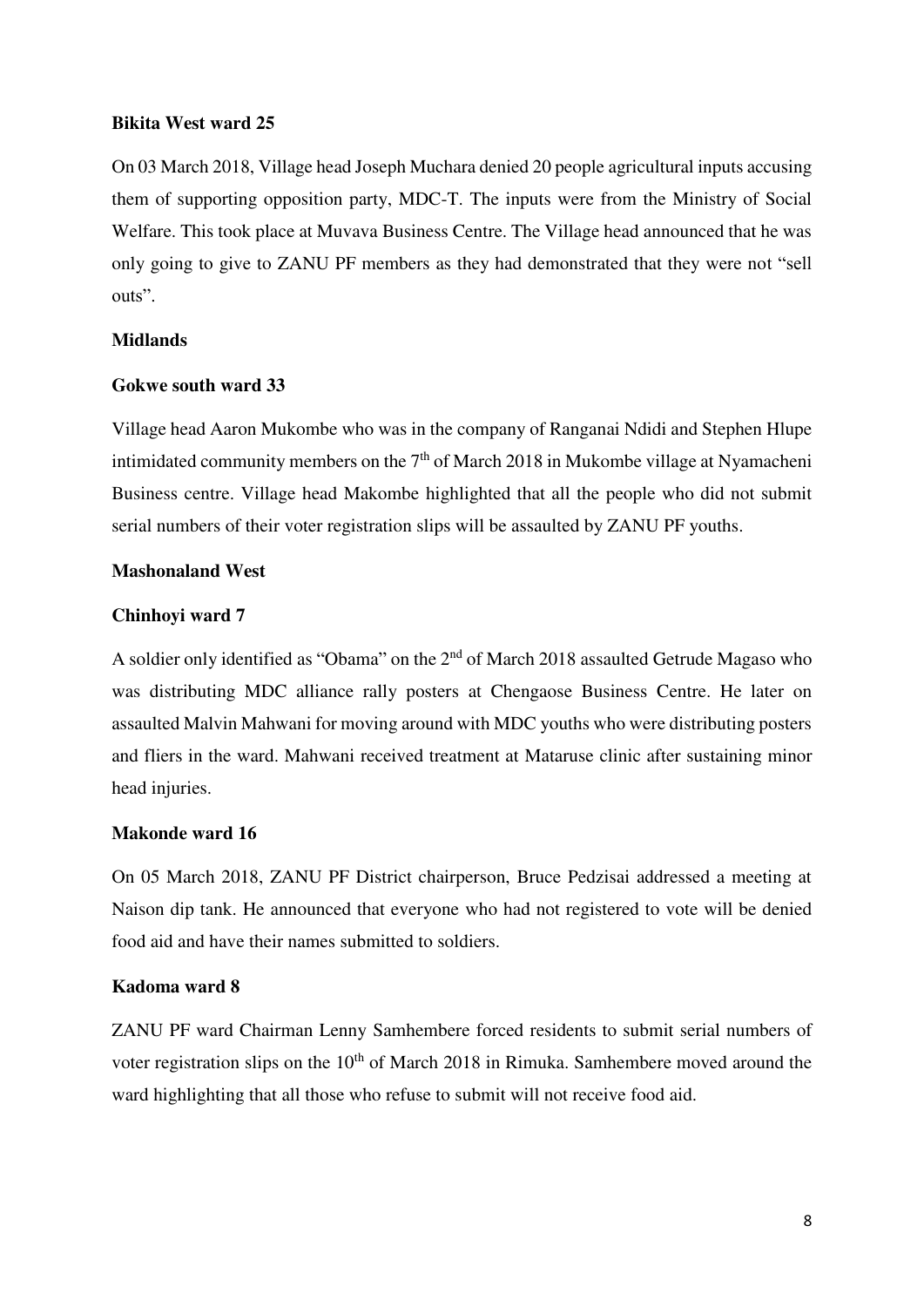#### **Mashonaland East**

#### **Murehwa ward 4**

ZANU PF Vice Chairperson, Gladys Mutyoza on the  $6<sup>th</sup>$  of March 2018 intimidated community members at Chinyemba Business Centre. Ms Mutyoza highlighted that all opposition supporters will be heavily beaten by soldiers towards the election. She further warned people in the area to stop attending National Patriotic Front (NPF) party rallies in the ward.

#### **Murehwa ward 4**

ZANU PF Youth Chairman Shingai Makuna intimidated community members for supporting National Patriotic Front on the 10<sup>th</sup> of March 2018 at Chinyemba Business Centre. Shingai Makuna highlighted that all the youth who attend NPF meetings will be assaulted by soldiers in the upcoming elections.

#### **Mutoko ward 20**

ZANU PF youth chairman Thanks Rombora intimidated community members during a ZANU PF meeting conducted at Chikondoma on the  $10<sup>th</sup>$  of March 2018. Rombora highlighted that the National Patriotic Front (NPF) party led by Rtd Brigadier Ambrose Mutinhiri will not be 'tolerated' in the area. Rombora further highlighted that all those found supporting the party will be heavily beaten in the coming elections.

#### **Manicaland Province**

#### **Buhera South ward 29**

On 27 February 2018, ZANU PF member Aleck Njiswa assaulted Daniel Makura accusing him of supporting opposition party, MDC-T. Makura reported the case at Birchenough Bridge police station. The matter was heard at Chimanimani court on 6 March 2018. Njiswa was found guilty and ordered to carry out community service at Bhegedhe secondary school.

#### **Buhera South ward 30**

 On 01 March 2018, Village head Svongwa sent people who moved door to door around the village forcing people to submit serial number of voter registration slips. The Village head also announced that failure to provide the serial numbers would lead to denial of food aid.